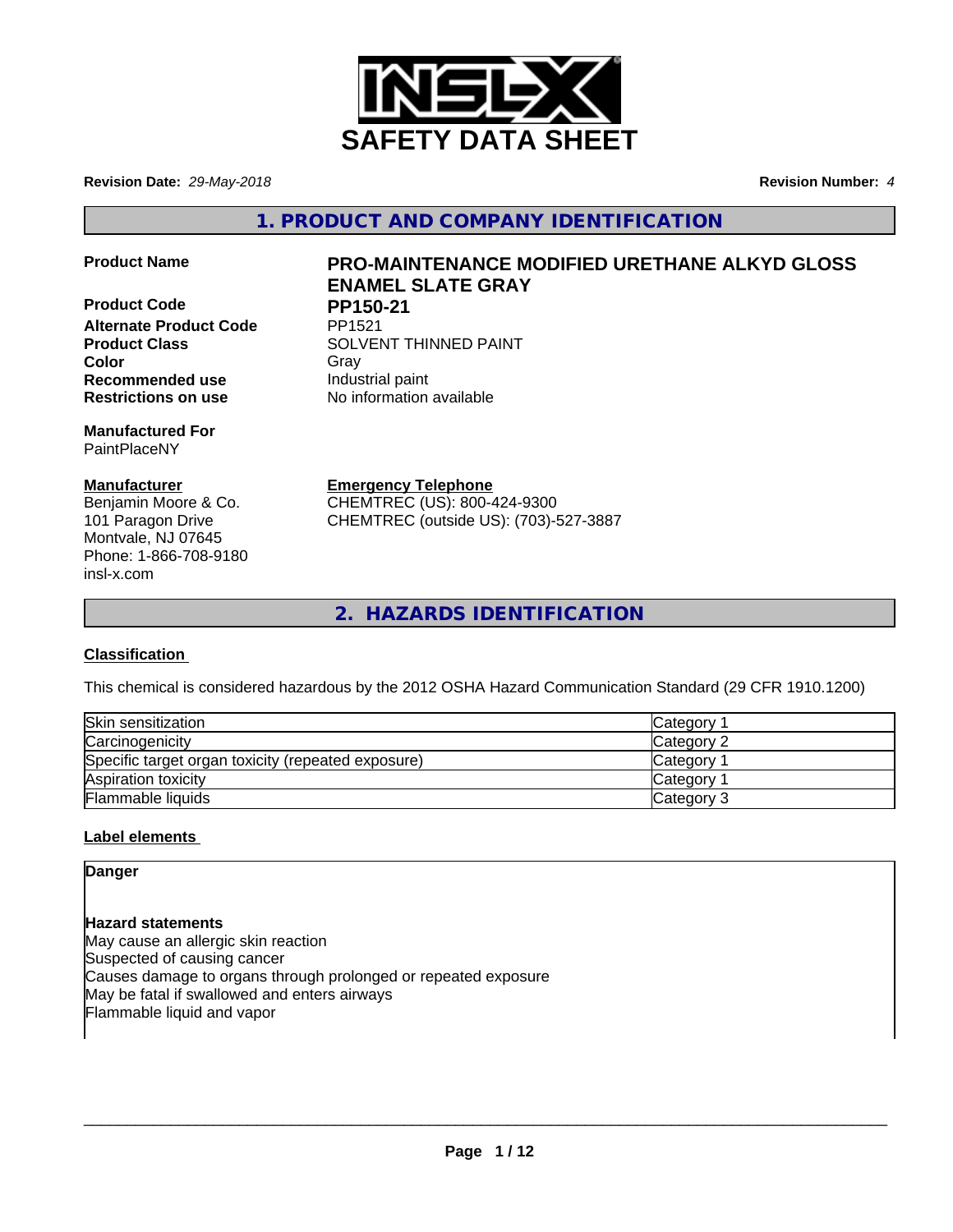

**Appearance** liquid

**Odor** solvent

## **Precautionary Statements - Prevention**

Obtain special instructions before use Do not handle until all safety precautions have been read and understood Use personal protective equipment as required Contaminated work clothing should not be allowed out of the workplace Wear protective gloves Do not breathe dust/fume/gas/mist/vapors/spray Wash face, hands and any exposed skin thoroughly after handling Do not eat, drink or smoke when using this product Keep away from heat, hot surfaces, sparks, open flames and other ignition sources. No smoking Keep container tightly closed Ground/bond container and receiving equipment Use explosion-proof electrical/ventilating/lighting/equipment Use only non-sparking tools Take precautionary measures against static discharge

## **Precautionary Statements - Response**

IF exposed or concerned: Get medical advice/attention **Skin** If skin irritation or rash occurs: Get medical advice/attention Wash contaminated clothing before reuse IF ON SKIN (or hair): Remove/Take off immediately all contaminated clothing. Rinse skin with water/shower **Ingestion** IF SWALLOWED: Immediately call a POISON CENTER or doctor/physician Do NOT induce vomiting **Fire** In case of fire: Use CO2, dry chemical, or foam for extinction

## **Precautionary Statements - Storage**

Store locked up Store in a well-ventilated place. Keep cool

## **Precautionary Statements - Disposal**

Dispose of contents/container to an approved waste disposal plant

## **Hazards not otherwise classified (HNOC)**

Rags, steel wool or waste soaked with this product may spontaneously catch fire if improperly discarded

## **Other information**

No information available

## **Other hazards**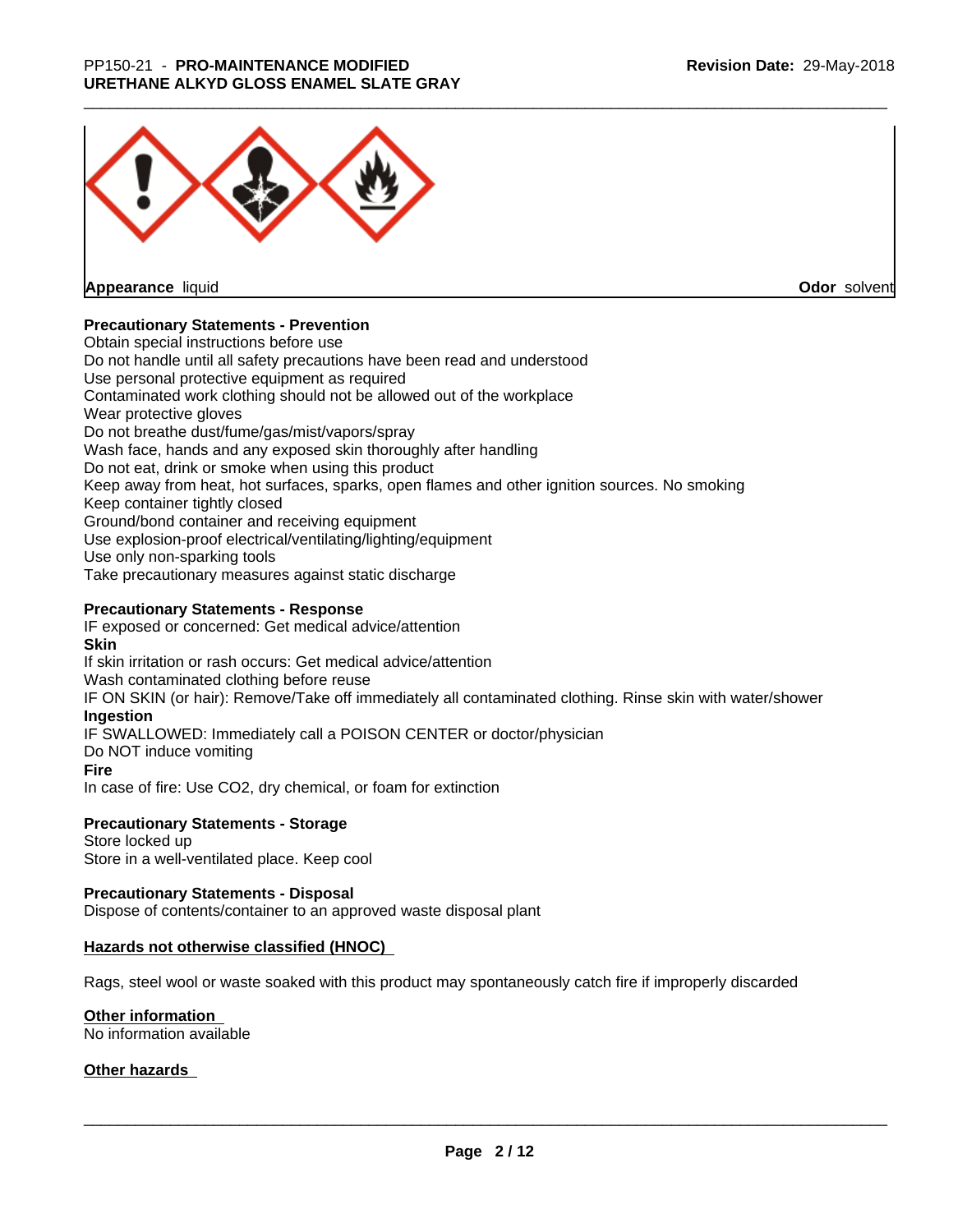**CAUTION:** All floor coatings may become slippery when wet. Where non-skid characteristics are desired, a small amount of clean sand may be added. Stir often during application.

# **3. COMPOSITION/INFORMATION ON INGREDIENTS**

| <b>Chemical name</b>                       | <b>CAS No.</b> | Weight-% |
|--------------------------------------------|----------------|----------|
| Stoddard solvent                           | 8052-41-3      | 30       |
| Limestone                                  | 1317-65-3      | 10       |
| Kaolin                                     | 1332-58-7      | 10       |
| Titanium dioxide                           | 13463-67-7     | 10       |
| Distillates, petroleum, hydrotreated light | 64742-47-8     |          |
| Solvent naphtha, petroleum, light aromatic | 64742-95-6     |          |
| Carbon black                               | 1333-86-4      |          |
| Cobalt bis(2-ethylhexanoate)               | 136-52-7       | 0.5      |
| Methyl ethyl ketoxime                      | 96-29-7        | 0.5      |
| Ethyl benzene                              | $100 - 41 - 4$ | 0.5      |

|                                                  | 4. FIRST AID MEASURES                                                                                                                                                                                                               |
|--------------------------------------------------|-------------------------------------------------------------------------------------------------------------------------------------------------------------------------------------------------------------------------------------|
| <b>General Advice</b>                            | If symptoms persist, call a physician. Show this safety data sheet to the doctor in<br>attendance.                                                                                                                                  |
| <b>Eye Contact</b>                               | Immediately flush with plenty of water. After initial flushing, remove any contact<br>lenses and continue flushing for at least 15 minutes. Keep eye wide open while<br>rinsing. If symptoms persist, call a physician.             |
| <b>Skin Contact</b>                              | Wash off immediately with soap and plenty of water while removing all<br>contaminated clothes and shoes. If skin irritation persists, call a physician. Wash<br>clothing before reuse. Destroy contaminated articles such as shoes. |
| <b>Inhalation</b>                                | Move to fresh air. If symptoms persist, call a physician.<br>If not breathing, give artificial respiration. Call a physician immediately.                                                                                           |
| Ingestion                                        | Clean mouth with water and afterwards drink plenty of water. Do not induce<br>vomiting without medical advice. Never give anything by mouth to an unconscious<br>person. Consult a physician.                                       |
| <b>Protection Of First-Aiders</b>                | Use personal protective equipment.                                                                                                                                                                                                  |
| <b>Most Important</b><br><b>Symptoms/Effects</b> | May cause allergic skin reaction.                                                                                                                                                                                                   |
| <b>Notes To Physician</b>                        | Treat symptomatically.                                                                                                                                                                                                              |

**5. FIRE-FIGHTING MEASURES**

| <b>Suitable Extinguishing Media</b>             | Foam, dry powder or water. Use extinguishing measures<br>that are appropriate to local circumstances and the<br>surrounding environment. |
|-------------------------------------------------|------------------------------------------------------------------------------------------------------------------------------------------|
| <b>Protective Equipment And Precautions For</b> | As in any fire, wear self-contained breathing apparatus                                                                                  |
| <b>Firefighters</b>                             | pressure-demand, MSHA/NIOSH (approved or equivalent)                                                                                     |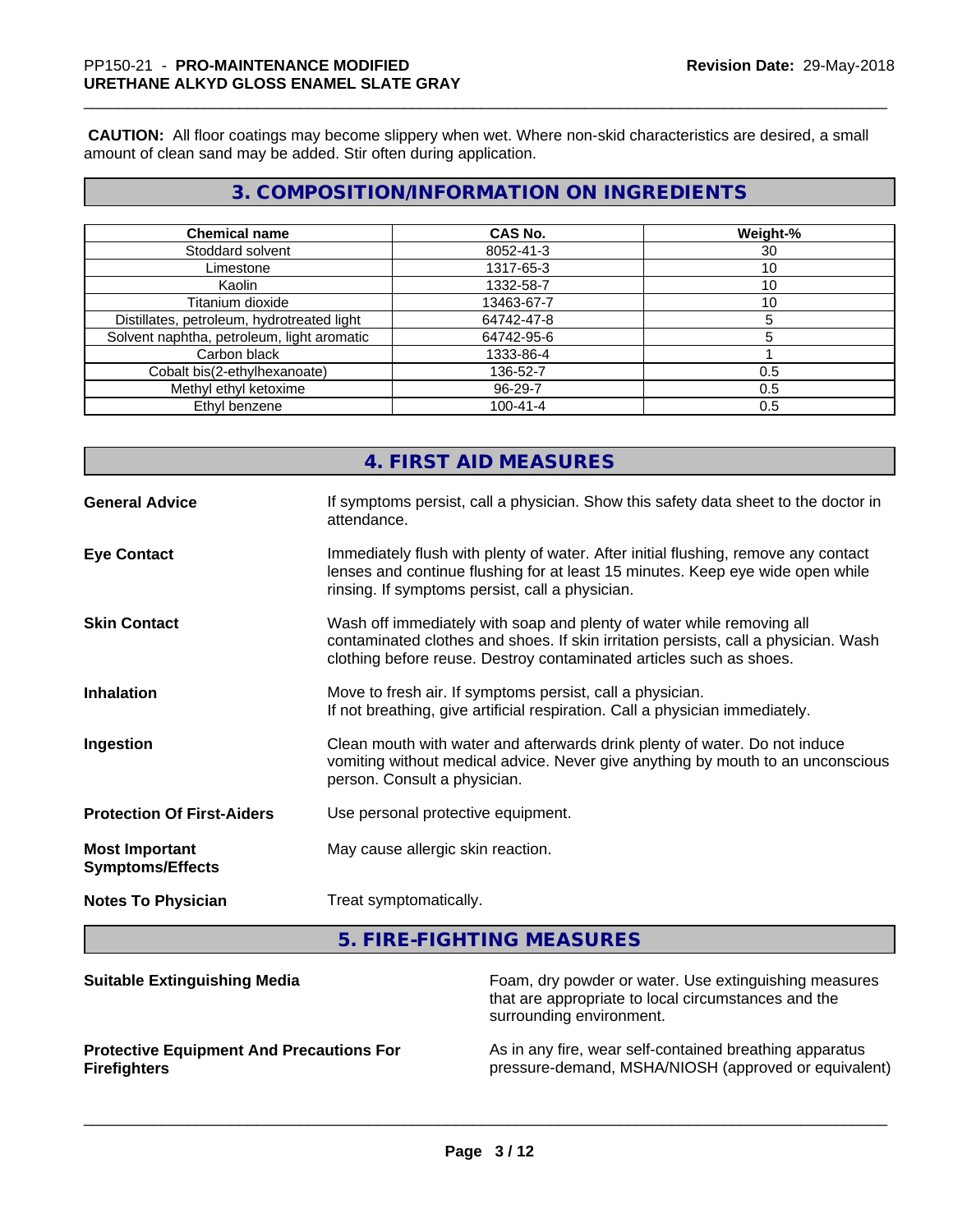|                                                                                     |                        | and full protective gear.      |                                                                                                                                                                                                                                             |
|-------------------------------------------------------------------------------------|------------------------|--------------------------------|---------------------------------------------------------------------------------------------------------------------------------------------------------------------------------------------------------------------------------------------|
| <b>Specific Hazards Arising From The Chemical</b>                                   |                        | vapors.                        | Combustible material. Closed containers may rupture if<br>exposed to fire or extreme heat. Keep product and empty<br>container away from heat and sources of ignition. Thermal<br>decomposition can lead to release of irritating gases and |
| <b>Sensitivity To Mechanical Impact</b>                                             |                        | No.                            |                                                                                                                                                                                                                                             |
| <b>Sensitivity To Static Discharge</b>                                              |                        | Yes                            |                                                                                                                                                                                                                                             |
| <b>Flash Point Data</b><br>Flash Point (°F)<br>Flash Point (°C)<br><b>Method</b>    |                        | 104<br>40<br><b>PMCC</b>       |                                                                                                                                                                                                                                             |
| <b>Flammability Limits In Air</b>                                                   |                        |                                |                                                                                                                                                                                                                                             |
| Lower flammability limit:<br><b>Upper flammability limit:</b>                       |                        | Not available<br>Not available |                                                                                                                                                                                                                                             |
| <b>NFPA</b><br>Health: 1                                                            | <b>Flammability: 2</b> | <b>Instability: 0</b>          | <b>Special: Not Applicable</b>                                                                                                                                                                                                              |
| <b>NFPA Legend</b><br>0 - Not Hazardous<br>1 - Slightly<br>2 - Moderate<br>3 - High |                        |                                |                                                                                                                                                                                                                                             |

4 - Severe

*The ratings assigned are only suggested ratings, the contractor/employer has ultimate responsibilities for NFPA ratings where this system is used.*

*Additional information regarding the NFPA rating system is available from the National Fire Protection Agency (NFPA) at www.nfpa.org.*

|                                  | 6. ACCIDENTAL RELEASE MEASURES                                                                                                                                                                                                                                                                             |
|----------------------------------|------------------------------------------------------------------------------------------------------------------------------------------------------------------------------------------------------------------------------------------------------------------------------------------------------------|
| <b>Personal Precautions</b>      | Use personal protective equipment. Remove all sources of ignition.                                                                                                                                                                                                                                         |
| <b>Other Information</b>         | Prevent further leakage or spillage if safe to do so. Do not allow material to<br>contaminate ground water system. Prevent product from entering drains. Do not<br>flush into surface water or sanitary sewer system. Local authorities should be<br>advised if significant spillages cannot be contained. |
| <b>Environmental precautions</b> | See Section 12 for additional Ecological Information.                                                                                                                                                                                                                                                      |
| <b>Methods for Cleaning Up</b>   | Dam up. Soak up with inert absorbent material. Pick up and transfer to properly<br>labeled containers. Clean contaminated surface thoroughly.                                                                                                                                                              |
|                                  | 7. HANDLING AND STORAGE                                                                                                                                                                                                                                                                                    |

**Handling** Use only in area provided with appropriate exhaust ventilation. Do not breathe vapors or spray mist. Wear personal protective equipment. Take precautionary measures against static discharges. To avoid ignition of vapors by static electricity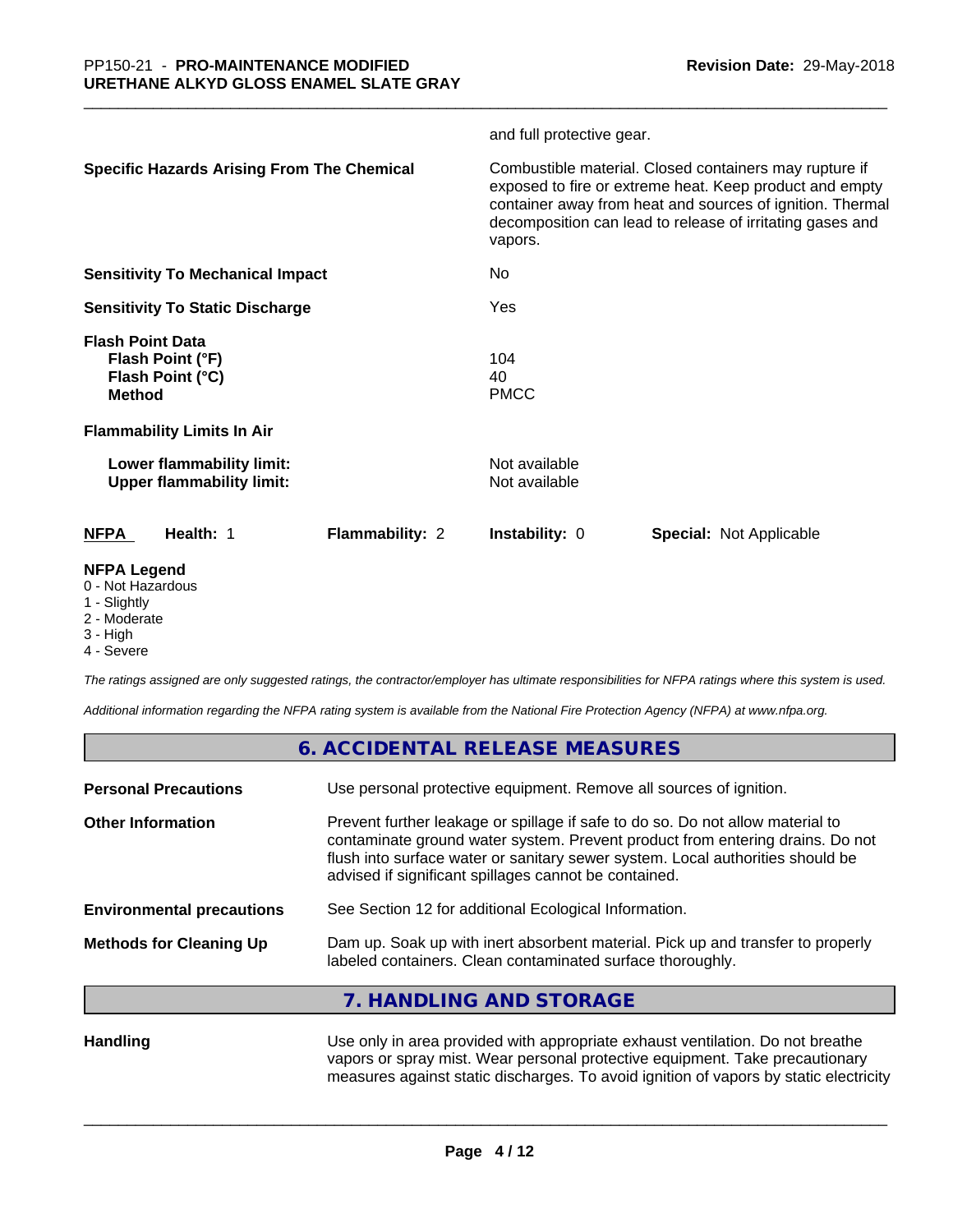discharge, all metal parts of the equipment must be grounded. Keep away from open flames, hot surfaces and sources of ignition.

## **Storage** Keep containers tightly closed in a dry, cool and well-ventilated place. Keep away from heat. Keep away from open flames, hot surfaces and sources of ignition. Keep in properly labeled containers. Keep out of the reach of children.

 **DANGER** - Rags, steel wool or waste soaked with this product may spontaneously catch fire if improperly discarded. Immediately after use, place rags, steel wool or waste in a sealed water-filled metal container.

**Incompatible Materials** Incompatible with strong acids and bases and strong oxidizing agents.

## **8. EXPOSURE CONTROLS / PERSONAL PROTECTION**

## **Exposure Limits**

| <b>Chemical name</b> | <b>ACGIH TLV</b>            | <b>OSHA PEL</b>               |
|----------------------|-----------------------------|-------------------------------|
| Stoddard solvent     | 100 ppm - TWA               | 500 ppm - TWA                 |
|                      |                             | 2900 mg/m <sup>3</sup> - TWA  |
| Limestone            | N/E                         | 15 mg/m $3$ - TWA             |
|                      |                             | $5 \text{ mg/m}^3$ - TWA      |
| Kaolin               | 2 mg/m <sup>3</sup> - TWA   | 15 mg/m $3$ - TWA             |
|                      |                             | $5 \text{ mg/m}^3$ - TWA      |
| Titanium dioxide     | 10 mg/m $3$ - TWA           | 15 mg/m <sup>3</sup> - TWA    |
| Carbon black         | $3$ mg/m <sup>3</sup> - TWA | $3.5$ mg/m <sup>3</sup> - TWA |
| Ethyl benzene        | 20 ppm - TWA                | 100 ppm - $TWA$               |
|                      |                             | 435 mg/m $3$ - TWA            |

## **Legend**

ACGIH - American Conference of Governmental Industrial Hygienists Exposure Limits OSHA - Occupational Safety & Health Administration Exposure Limits N/E - Not Established

**Engineering Measures** Ensure adequate ventilation, especially in confined areas.

## **Personal Protective Equipment**

| <b>Eye/Face Protection</b><br><b>Skin Protection</b><br><b>Respiratory Protection</b> | Safety glasses with side-shields.<br>Long sleeved clothing. Protective gloves.<br>In operations where exposure limits are exceeded, use a NIOSH approved<br>respirator that has been selected by a technically qualified person for the specific<br>work conditions. When spraying the product or applying in confined areas, wear a<br>NIOSH approved respirator specified for paint spray or organic vapors. |
|---------------------------------------------------------------------------------------|----------------------------------------------------------------------------------------------------------------------------------------------------------------------------------------------------------------------------------------------------------------------------------------------------------------------------------------------------------------------------------------------------------------|
| <b>Hygiene Measures</b>                                                               | Avoid contact with skin, eyes and clothing. Remove and wash contaminated<br>clothing before re-use. Wash thoroughly after handling. When using do not eat,<br>drink or smoke.                                                                                                                                                                                                                                  |

## **9. PHYSICAL AND CHEMICAL PROPERTIES**

## **Appearance** liquid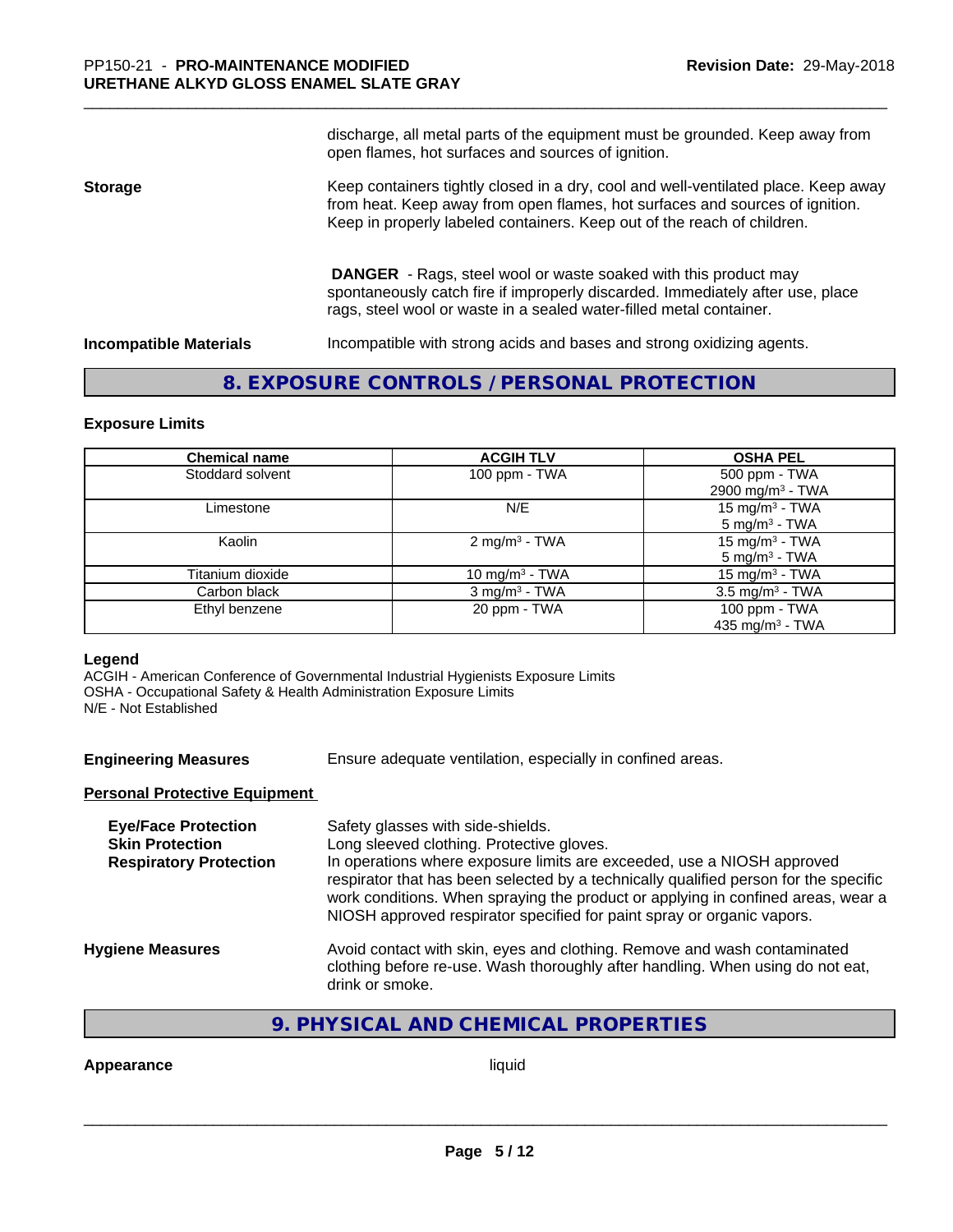**Odor** solvent **Odor Threshold**<br> **Density (Ibs/gal)**<br> **Density (Ibs/gal)**<br> **No information available**<br>  $9.0 - 9.1$ **Density (Ibs/gal)** 9.0 - 9.1<br> **Specific Gravity** 1.07 - 1.09 **Specific Gravity pH** No information available **Viscosity (cps)** No information available **Solubility(ies)** No information available **Water solubility** No information available **Evaporation Rate No information available No information available Vapor pressure @20 °C (kPa)** No information available **Vapor density No information available No** information available **Wt. % Solids** 65 - 75 **Vol. % Solids** 50 - 60<br> **Wt. % Volatiles** 25 - 35 **Wt. % Volatiles** 25 - 35<br> **Vol. % Volatiles** 25 - 35 **Vol. % Volatiles VOC Regulatory Limit (g/L)** <340 **Boiling Point (°F)** 279 **Boiling Point (°C)** 137 **Freezing Point (°F)**<br> **Freezing Point (°C)**<br> **Freezing Point (°C)**<br> **No information available Flash Point (°F)** 104 **Flash Point**  $(^{\circ}C)$  40 **Method** PMCC **Flammability (solid, gas)**<br> **Constrained Upper flammability limit:**<br>
Upper flammability limit:<br>  $\blacksquare$ No information available **Upper flammability limit:**<br> **Lower flammability limit:** No information available<br>
No information available **Lower flammability limit: Autoignition Temperature (°F)** No information available **Autoignition Temperature (°C)** No information available **Decomposition Temperature (°F)** No information available **Decomposition Temperature (°C)** No information available **Partition coefficient Contract Community No information available** 

**Freezing Point (°C)** No information available

# **10. STABILITY AND REACTIVITY**

| <b>Reactivity</b>                         | Not Applicable                                                                           |
|-------------------------------------------|------------------------------------------------------------------------------------------|
| <b>Chemical Stability</b>                 | Stable under normal conditions. Hazardous polymerisation<br>does not occur.              |
| <b>Conditions to avoid</b>                | Keep away from open flames, hot surfaces, static<br>electricity and sources of ignition. |
| <b>Incompatible Materials</b>             | Incompatible with strong acids and bases and strong<br>oxidizing agents.                 |
| <b>Hazardous Decomposition Products</b>   | Thermal decomposition can lead to release of irritating<br>gases and vapors.             |
| <b>Possibility of hazardous reactions</b> | None under normal conditions of use.                                                     |

# **11. TOXICOLOGICAL INFORMATION**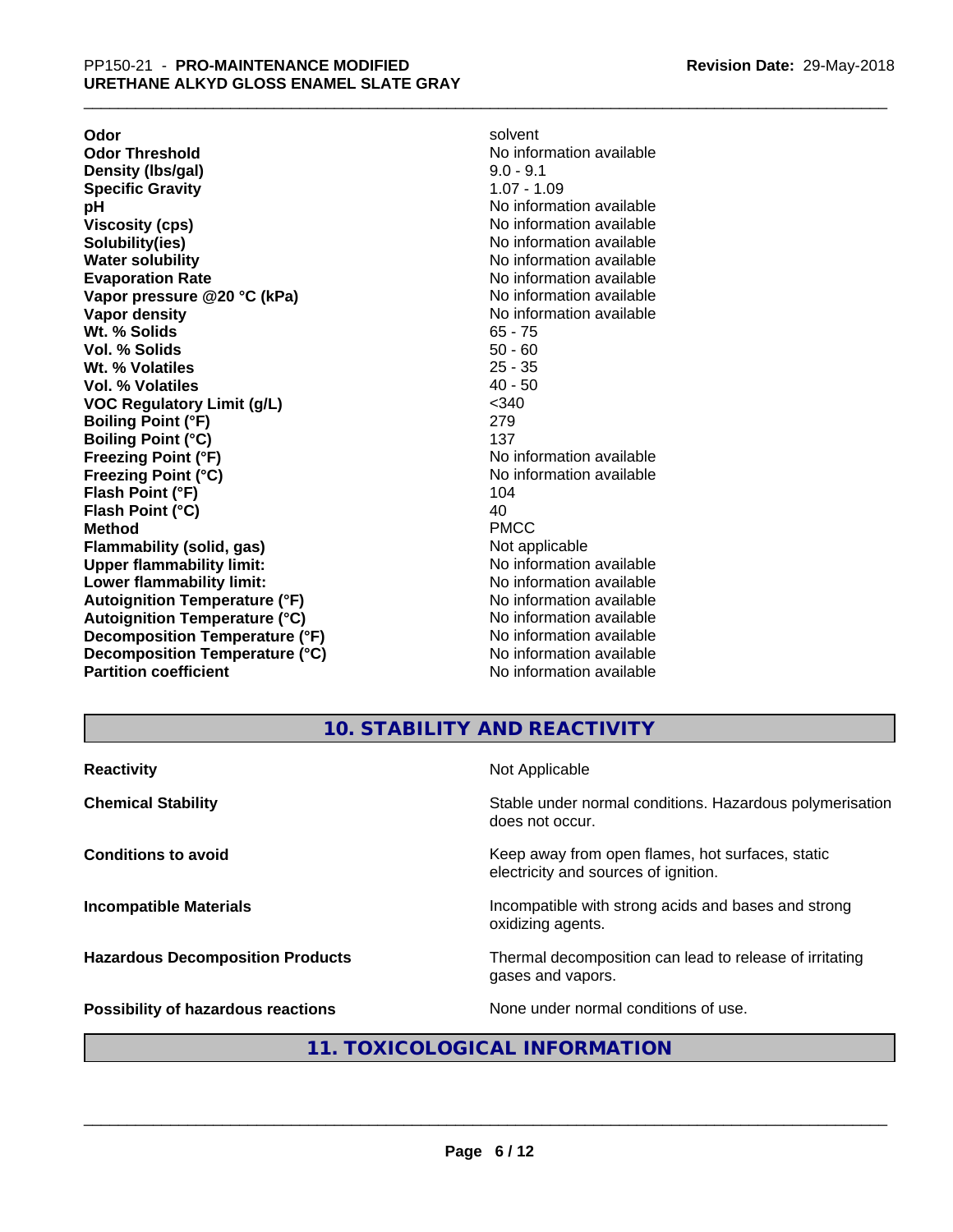## **Product Information**

| Information on likely routes of exposure               |                                                                                                                                                                                                                                      |
|--------------------------------------------------------|--------------------------------------------------------------------------------------------------------------------------------------------------------------------------------------------------------------------------------------|
| <b>Principal Routes of Exposure</b>                    | Eye contact, skin contact and inhalation.                                                                                                                                                                                            |
| <b>Acute Toxicity</b>                                  |                                                                                                                                                                                                                                      |
| <b>Product Information</b>                             | Repeated or prolonged exposure to organic solvents may lead to permanent brain<br>and nervous system damage. Intentional misuse by deliberately concentrating and<br>inhaling vapors may be harmful or fatal.                        |
|                                                        | Symptoms related to the physical, chemical and toxicological characteristics                                                                                                                                                         |
| <b>Symptoms</b>                                        | No information available.                                                                                                                                                                                                            |
|                                                        | Delayed and immediate effects as well as chronic effects from short and long-term exposure                                                                                                                                           |
| Eye contact                                            | Contact with eyes may cause irritation.                                                                                                                                                                                              |
| <b>Skin contact</b>                                    | May cause skin irritation and/or dermatitis. Prolonged skin contact may defat the<br>skin and produce dermatitis.                                                                                                                    |
| Ingestion                                              | Ingestion may cause irritation to mucous membranes. Small amounts of this<br>product aspirated into the respiratory system during ingestion or vomiting may<br>cause mild to severe pulmonary injury, possibly progressing to death. |
| <b>Inhalation</b>                                      | High vapor / aerosol concentrations are irritating to the eyes, nose, throat and<br>lungs and may cause headaches, dizziness, drowsiness, unconsciousness, and<br>other central nervous system effects.                              |
| <b>Sensitization</b>                                   | May cause an allergic skin reaction.                                                                                                                                                                                                 |
| <b>Neurological Effects</b>                            | No information available.                                                                                                                                                                                                            |
| <b>Mutagenic Effects</b>                               | No information available.                                                                                                                                                                                                            |
| <b>Reproductive Effects</b>                            | No information available.                                                                                                                                                                                                            |
| <b>Developmental Effects</b>                           | No information available.                                                                                                                                                                                                            |
| <b>Target organ effects</b>                            | No information available.                                                                                                                                                                                                            |
| <b>STOT - repeated exposure</b>                        | No information available.<br>No information available.                                                                                                                                                                               |
| <b>STOT - single exposure</b><br>Other adverse effects | No information available.                                                                                                                                                                                                            |
| <b>Aspiration Hazard</b>                               | May be harmful if swallowed and enters airways. Small amounts of this product                                                                                                                                                        |
|                                                        | aspirated into the respiratory system during ingestion or vomiting may cause mild<br>to severe pulmonary injury, possibly progressing to death.                                                                                      |

## **Numerical measures of toxicity**

## **The following values are calculated based on chapter 3.1 of the GHS document**

| ATEmix (oral)   | 114665 mg/kg |
|-----------------|--------------|
| ATEmix (dermal) | 93342 mg/kg  |

## **Component Information**

## **Acute Toxicity**

Stoddard solvent LD50 Oral: > 5,000 mg/kg (Rat) LD50 Dermal:  $> 3160$  mg/kg (Rabbit)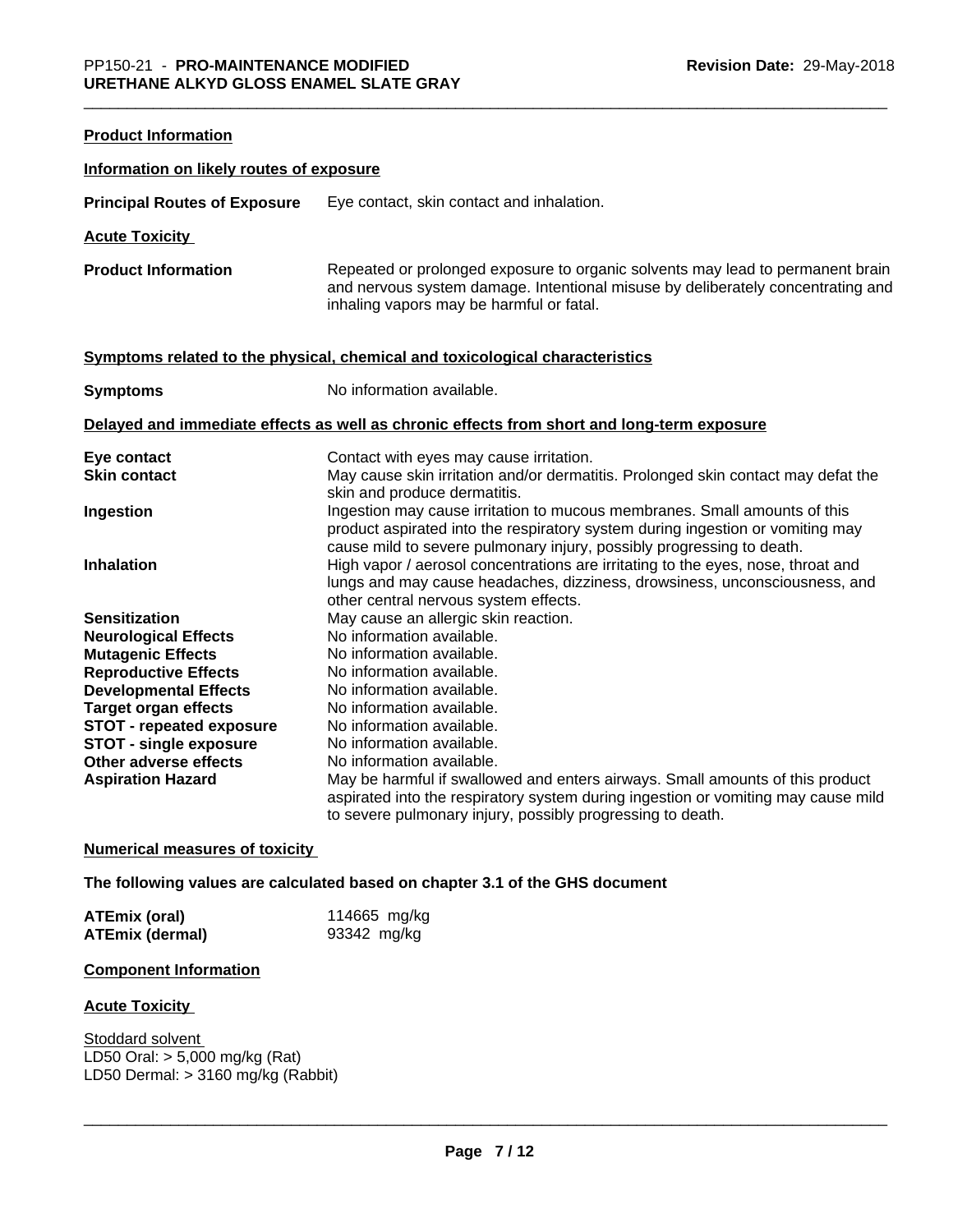LC50 Inhalation (Vapor): > 6.1 mg/L (Rat) Kaolin LD50 Oral: > 5000 mg/kg (Rat) Titanium dioxide LD50 Oral: > 10000 mg/kg (Rat) Distillates, petroleum, hydrotreated light LD50 Oral: > 5,000 mg/kg (Rat) LD50 Dermal: > 3,000 mg/kg (Rabbit) Solvent naphtha, petroleum, light aromatic LD50 Oral: 8400 mg/kg (Rat) Carbon black LD50 Oral: > 15400 mg/kg (Rat) LD50 Dermal: > 3000 mg/kg (Rabbit) Methyl ethyl ketoxime LD50 Oral: 930 mg/kg (Rat) LD50 Dermal: 200 µL/kg (Rabbit) LC50 Inhalation (Vapor): > 4.8 mg/L (Rat) Ethyl benzene LD50 Oral: mg/kg (Rat) LD50 Dermal: > mg/kg (Rabbit) LC50 Inhalation (Vapor): mg/m<sup>3</sup> (Rat, 2 hr.)

## **Carcinogenicity**

*The information below indicateswhether each agency has listed any ingredient as a carcinogen:.*

| <b>Chemical name</b>         | <b>IARC</b>         | <b>NTP</b> | <b>OSHA</b> |
|------------------------------|---------------------|------------|-------------|
|                              | 2B - Possible Human |            | Listed      |
| Titanium dioxide             | Carcinogen          |            |             |
|                              | 2B - Possible Human |            | Listed      |
| Carbon black                 | Carcinogen          |            |             |
|                              | 2B - Possible Human |            | Listed      |
| Cobalt bis(2-ethylhexanoate) | Carcinogen          |            |             |
|                              | 2B - Possible Human |            | Listed      |
| Ethyl benzene                | Carcinogen          |            |             |

• Although IARC has classified titanium dioxide as possibly carcinogenic to humans (2B), their summary concludes: "No significant exposure to titanium dioxide is thought to occur during the use of products in which titanium dioxide is bound to other materials, such as paint."

• Cobalt and cobalt compounds are listed as possible human carcinogens by IARC (2B). However, there is inadequate evidence of the carcinogenicity of cobalt and cobalt compounds in humans.

## **Legend**

IARC - International Agency for Research on Cancer NTP - National Toxicity Program OSHA - Occupational Safety & Health Administration

**12. ECOLOGICAL INFORMATION**

# **Ecotoxicity Effects**

The environmental impact of this product has not been fully investigated.

## **Product Information**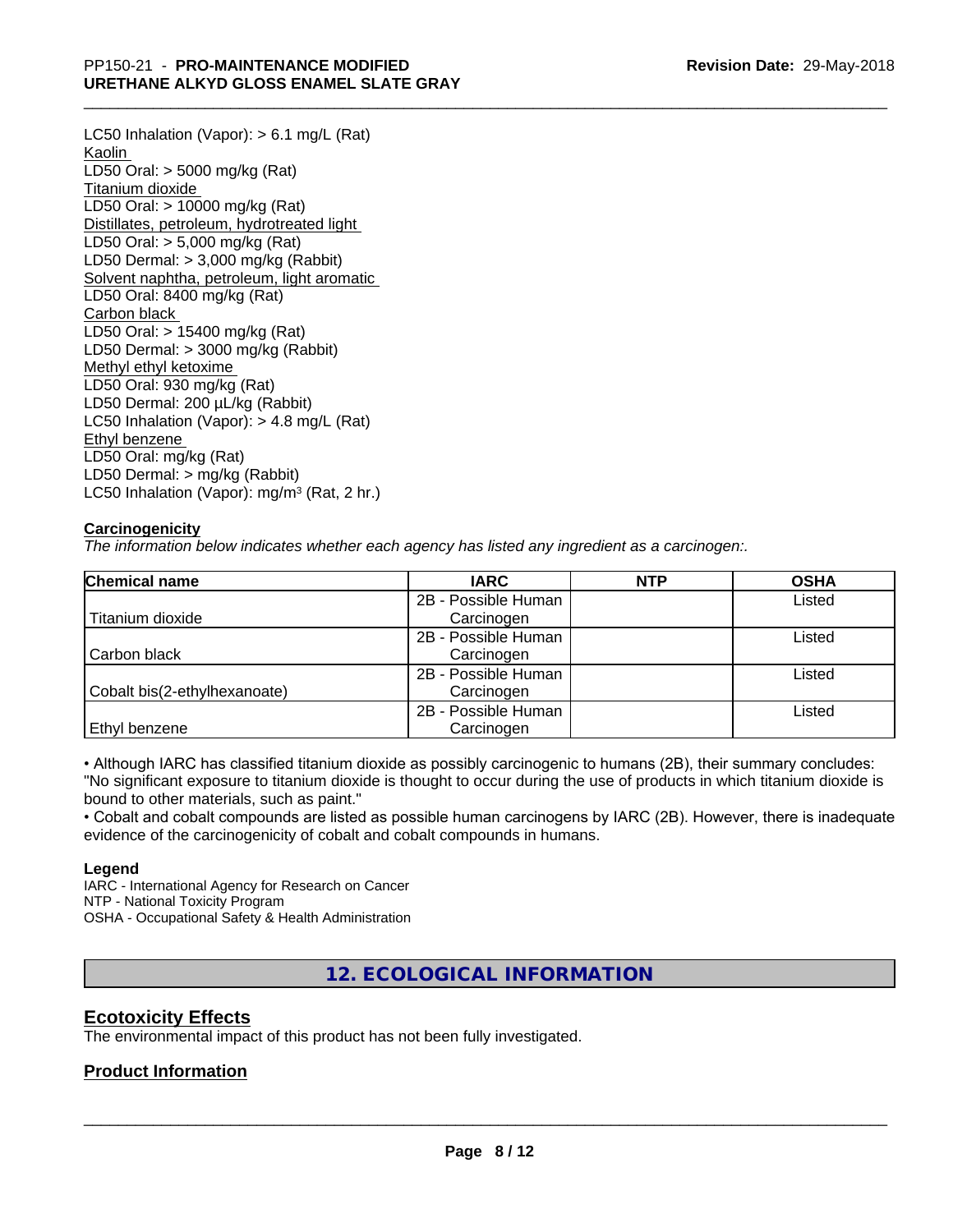# **Acute Toxicity to Fish**

No information available

# **Acute Toxicity to Aquatic Invertebrates**

No information available

## **Acute Toxicity to Aquatic Plants**

No information available

## **Persistence / Degradability**

No information available.

## **Bioaccumulation**

No information available.

## **Mobility in Environmental Media**

No information available.

## **Ozone**

No information available

## **Component Information**

## **Acute Toxicity to Fish**

Titanium dioxide  $LC50:$  > 1000 mg/L (Fathead Minnow - 96 hr.) Methyl ethyl ketoxime LC50: 48 mg/L (Bluegill sunfish - 96 hr.) Ethyl benzene LC50: 12.1 mg/L (Fathead Minnow - 96 hr.)

## **Acute Toxicity to Aquatic Invertebrates**

Methyl ethyl ketoxime EC50: 750 mg/L (Daphnia magna - 48 hr.) Ethyl benzene EC50: 1.8 mg/L (Daphnia magna - 48 hr.)

## **Acute Toxicity to Aquatic Plants**

Ethyl benzene EC50: 4.6 mg/L (Green algae (Scenedesmus subspicatus), 72 hrs.)

## **13. DISPOSAL CONSIDERATIONS**

**Waste Disposal Method** Dispose of in accordance with federal, state, and local regulations. Local requirements may vary, consult your sanitation department or state-designated environmental protection agency for more disposal options.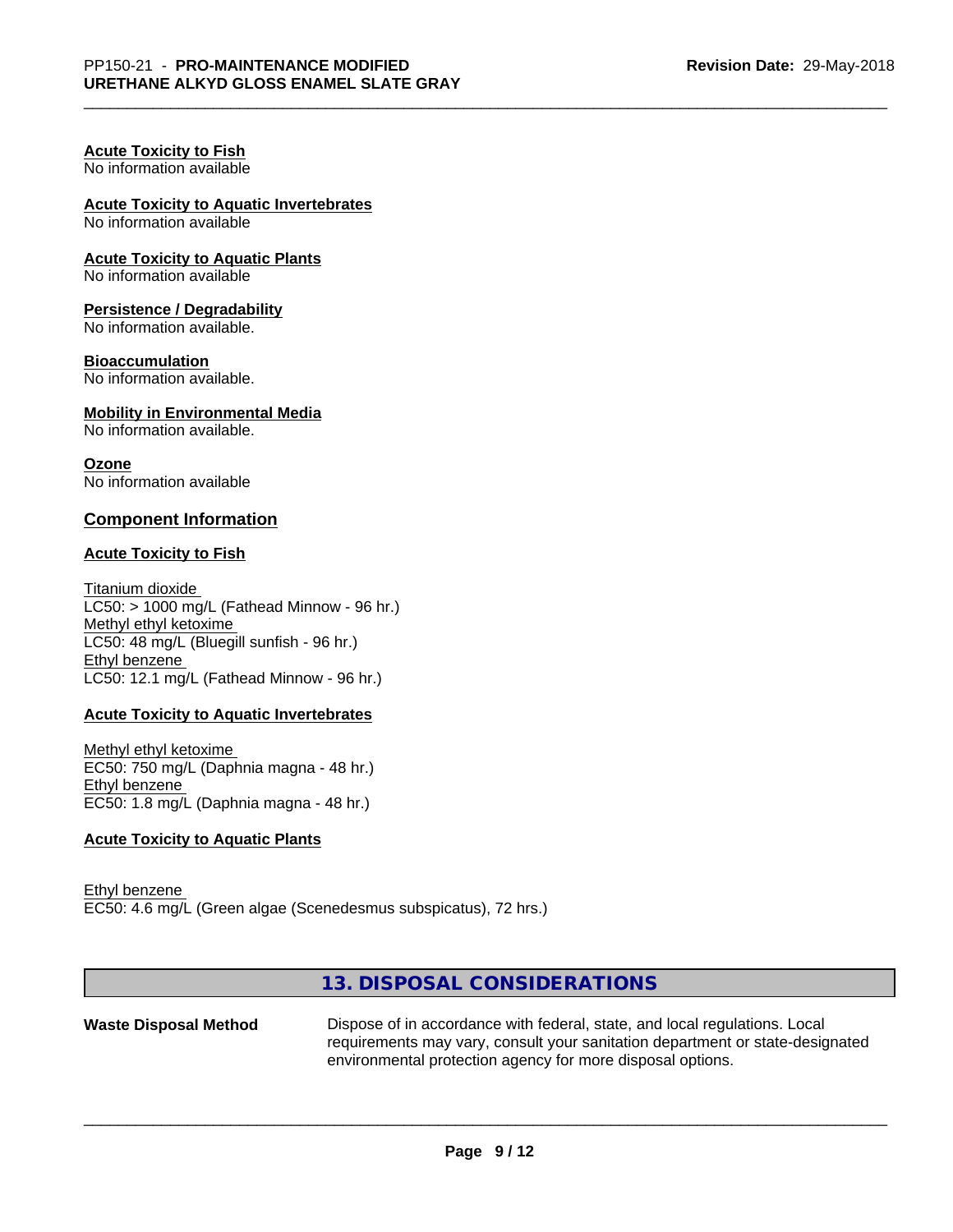**Empty Container Warning** Emptied containers may retain product residue. Follow label warnings even after container is emptied. Residual vapors may explode on ignition.

## **14. TRANSPORT INFORMATION**

| DOT                         |                                                            |
|-----------------------------|------------------------------------------------------------|
| <b>Proper Shipping Name</b> | <b>PAINT</b>                                               |
| <b>Hazard class</b>         | 3                                                          |
| UN-No.                      | UN1263                                                     |
| <b>Packing Group</b>        | Ш                                                          |
| <b>Description</b>          | UN1263, PAINT, 3, III, Marine Pollutant (Stoddard solvent) |
|                             |                                                            |

In the US this material may be reclassified as a Combustible Liquid and is not regulated in containers of less than 119 gallons (450 liters) via surface transportation (refer to 49CFR173.120(b)(2) for further information).

| <b>ICAO/IATA</b> | Contact the preparer for further information. |
|------------------|-----------------------------------------------|
| IMDG / IMO       | Contact the preparer for further information. |
|                  | 15. REGULATORY INFORMATION                    |

## **International Inventories**

| <b>TSCA: United States</b> | Yes - All components are listed or exempt. |
|----------------------------|--------------------------------------------|
| <b>DSL: Canada</b>         | Yes - All components are listed or exempt. |

## **Federal Regulations**

| SARA 311/312 hazardous categorization |  |
|---------------------------------------|--|
|                                       |  |

| Acute health hazard               | Yes |
|-----------------------------------|-----|
| Chronic Health Hazard             | Yes |
| Fire hazard                       | Yes |
| Sudden release of pressure hazard | Nο  |
| Reactive Hazard                   | N٥  |

## **SARA 313**

Section 313 of Title III of the Superfund Amendments and Reauthorization Act of 1986 (SARA). This product contains a chemical or chemicals which are subject to the reporting requirements of the Act and Title 40 of the Code of Federal Regulations, Part 372:

| <b>Chemical name</b>                                                                                                    | CAS No.        | Weight-% | <b>CERCLA/SARA 313</b><br>(de minimis concentration) |
|-------------------------------------------------------------------------------------------------------------------------|----------------|----------|------------------------------------------------------|
| Ethyl benzene                                                                                                           | $100 - 41 - 4$ | 0.5      | 0.1                                                  |
| Clean Air Act, Section 112 Hazardous Air Pollutants (HAPs) (see 40 CFR 61)<br>This product contains the following HAPs: |                |          |                                                      |
| <b>Chemical name</b>                                                                                                    | CAS No.        | Weight-% | <b>Hazardous Air Pollutant</b><br>(HAP)              |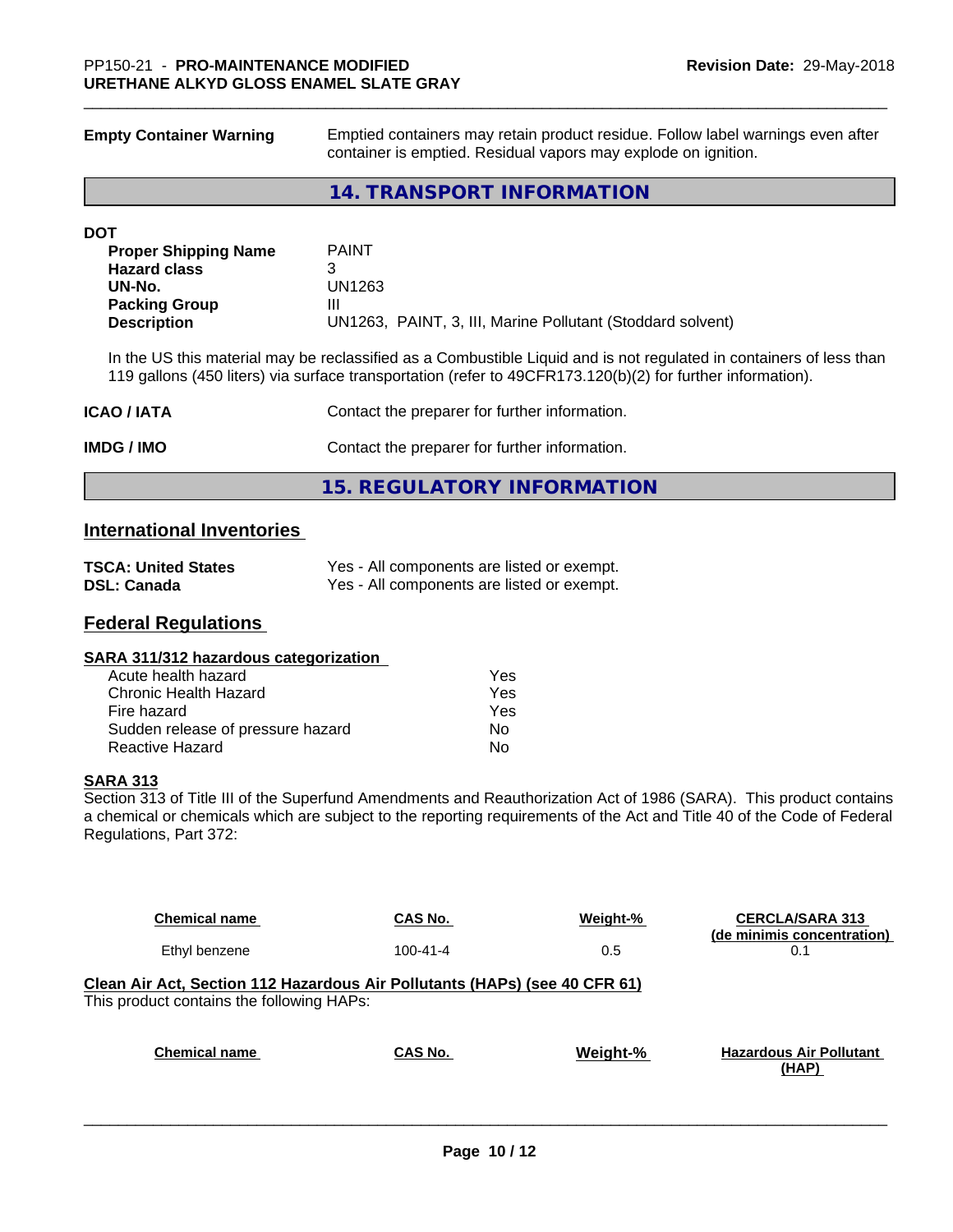| Ethyl benzene<br>$100 - 41 - 4$ | ບ.ບ<br>- - | Listed |
|---------------------------------|------------|--------|
|---------------------------------|------------|--------|

## **US State Regulations**

## **California Proposition 65**

**A** WARNING: Cancer and Reproductive Harm– www.P65warnings.ca.gov

## **State Right-to-Know**

| <b>Chemical name</b> | <b>Massachusetts</b> | <b>New Jersey</b> | Pennsylvania |
|----------------------|----------------------|-------------------|--------------|
| Stoddard solvent     |                      |                   |              |
| Limestone            |                      |                   |              |
| Kaolin               |                      |                   |              |
| Titanium dioxide     |                      |                   |              |
| Carbon black         |                      |                   |              |

## **Legend**

X - Listed

# **16. OTHER INFORMATION**

| HMIS                                                                               | Health: $1^*$ | <b>Flammability: 2</b> | <b>Reactivity: 0</b> | $PPE: -$ |
|------------------------------------------------------------------------------------|---------------|------------------------|----------------------|----------|
| <b>HMIS Legend</b><br>0 - Minimal Hazard<br>1 - Slight Hazard<br>2 Moderate Hozard |               |                        |                      |          |

- 2 Moderate Hazard
- 3 Serious Hazard
- 4 Severe Hazard
- Chronic Hazard
- X Consult your supervisor or S.O.P. for "Special" handling instructions.

*Note: The PPE rating has intentionally been left blank. Choose appropriate PPE that will protect employees from the hazards the material will present under the actual normal conditions of use.*

*Caution: HMISÒ ratings are based on a 0-4 rating scale, with 0 representing minimal hazards or risks, and 4 representing significant hazards or risks. Although HMISÒ ratings are not required on MSDSs under 29 CFR 1910.1200, the preparer, has chosen to provide them. HMISÒ ratings are to be used only in conjunction with a fully implemented HMISÒ program by workers who have received appropriate HMISÒ training. HMISÒ is a registered trade and service mark of the NPCA. HMISÒ materials may be purchased exclusively from J. J. Keller (800) 327-6868.*

 **WARNING!** If you scrape, sand, or remove old paint, you may release lead dust. LEAD IS TOXIC. EXPOSURE TO LEAD DUST CAN CAUSE SERIOUS ILLNESS, SUCH AS BRAIN DAMAGE, ESPECIALLY IN CHILDREN. PREGNANT WOMEN SHOULD ALSO AVOID EXPOSURE.Wear a NIOSH approved respirator to control lead exposure. Clean up carefully with a HEPA vacuum and a wet mop. Before you start, find out how to protect yourself and your family by contacting the National Lead Information Hotline at 1-800-424-LEAD or log on to www.epa.gov/lead.

**Prepared By** Product Stewardship Department Benjamin Moore & Co. 101 Paragon Drive Montvale, NJ 07645